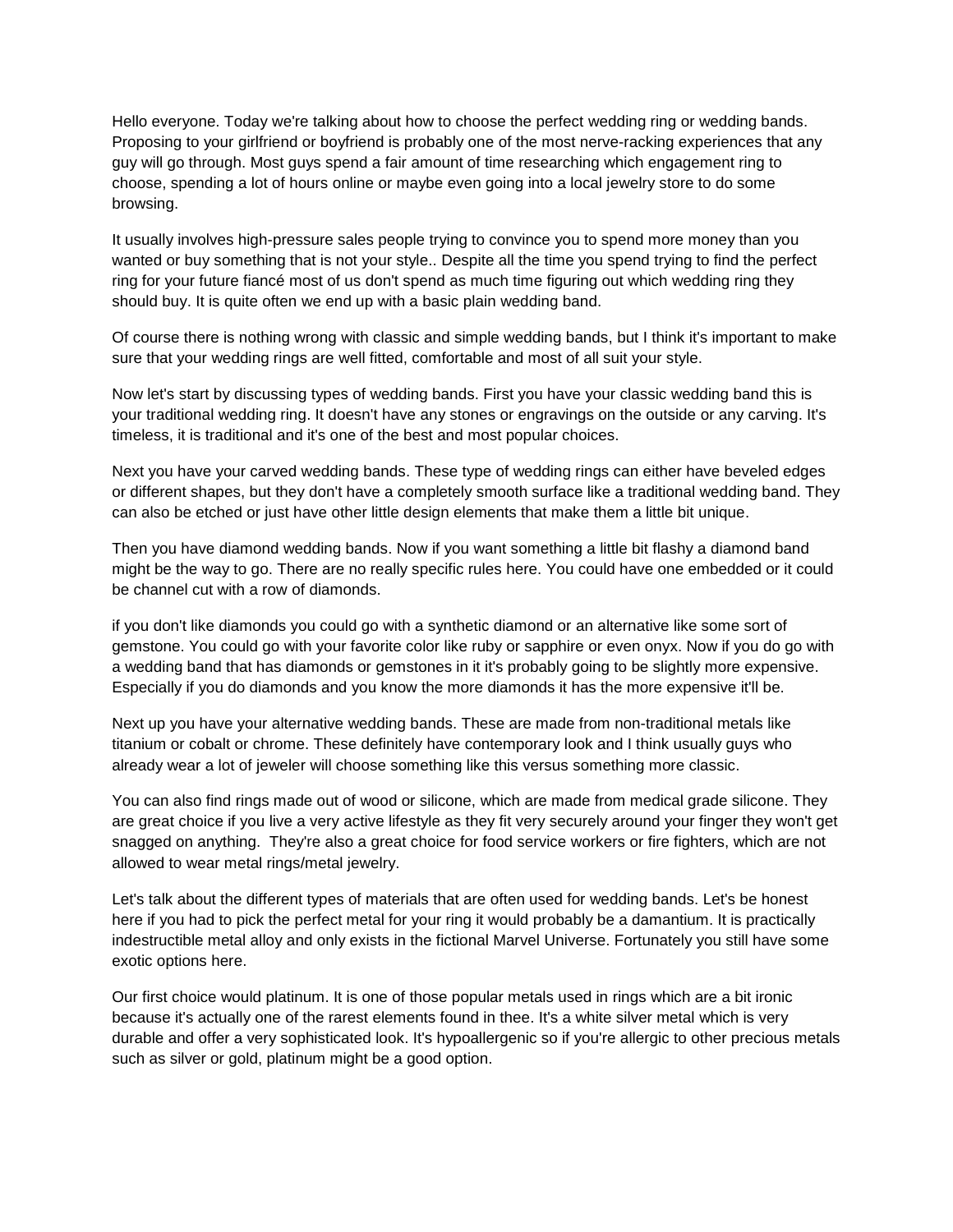Our next choice as a material for your wedding rings might be palladium. Now palladium is a metal found within the Platinum family so as you might expect the two metals look and feel pretty much the same. Palladium is a tiny bit lighter so if you really like that barely there feeling palladium is a good way to go. Palladium is also typically more affordable than platinum.

Next we have white gold. Now this is definitely one of the most popular types of metal for men's wedding bands. White gold is made with rhodium which is a soft metal that's found in the palladium family. It can also be plated with like nickel or silver or something else to give it that white gold look. Regardless of what it's plated with it's always going to have that bright white color.

One caveat - a white gold ring will fade after about 10 to 15 years so if you'd like you can get it replated and that's one of the other advantages of platinum over white gold.

Our last choice is yellow gold. Now this is a very classic color. It gives off a soft pleasant glow it's noticeable but understated. I think yellow gold is a really good choice especially if you like other gold accessories like gold watches or necklaces.

Gold purity is measured in karats. Each karat is one twenty-fourth of a gold portion so pure gold is a 24 karat gold. If you have 14 karat gold that's 14 parts gold and then the rest of it is another metal. Don't assume that pure gold like 24 karat gold is better than 14 or18 karat gold. Once you go lower than 18 karats it gets significantly less expensive and it becomes a lot more durable, because it has that harder more durable metal mixed in.

Another popular option for wedding bands is so called rose gold. This metal is a mix of gold and copper and usually with a dash of silver. Depending on the exact amounts of each metal this ring is either going to have more of a reddish or a pinkish tint and I get it not every guy wants a pink ring but it does create a very distinctive kind of vintage look.

Rose gold is really good for some skin tones. My wife has a rose gold ring and when she was trying on rings she tried yellow gold, white gold and rose gold, which looked the best with her skin tone.

If you'd like to save a little bit of money you can look at sterling silver, titanium or other non-traditional metals.

Now let's look at sizing of wedding rings. There's a difference between ring fit and ring size. If a ring is too big even just a little bit it can slide right off your finger, especially if you're swimming or if you're doing dishes or taking a shower. Then again if it's too small it can damage your circulation so you want to find a ring that fits perfectly. In order to find your ring size you can go to a local jewelry store and get measured in person. Most stores are going to do this for free. They're not going to make you buy anything.

Another option is to use an online sizing tool like the one at James Allen website. This allows you to size your finger from the comfort of your home. Some jewelry companies actually send you a free ring sizing kit that you can use to find the exact size.

And remember you can always get your ring adjusted for size for that perfect fit.

Let's talk about width of your wedding bands - one of the most important aspects of your wedding ring. You can have a very wide band, you can have a more narrow band and it's really going to change the way that it looks on your finger.

For guys out there a narrow band is anywhere in the three and a half to five millimeters wide. The average is probably about six or six and a half and then a wider band will be eight or nine millimeters